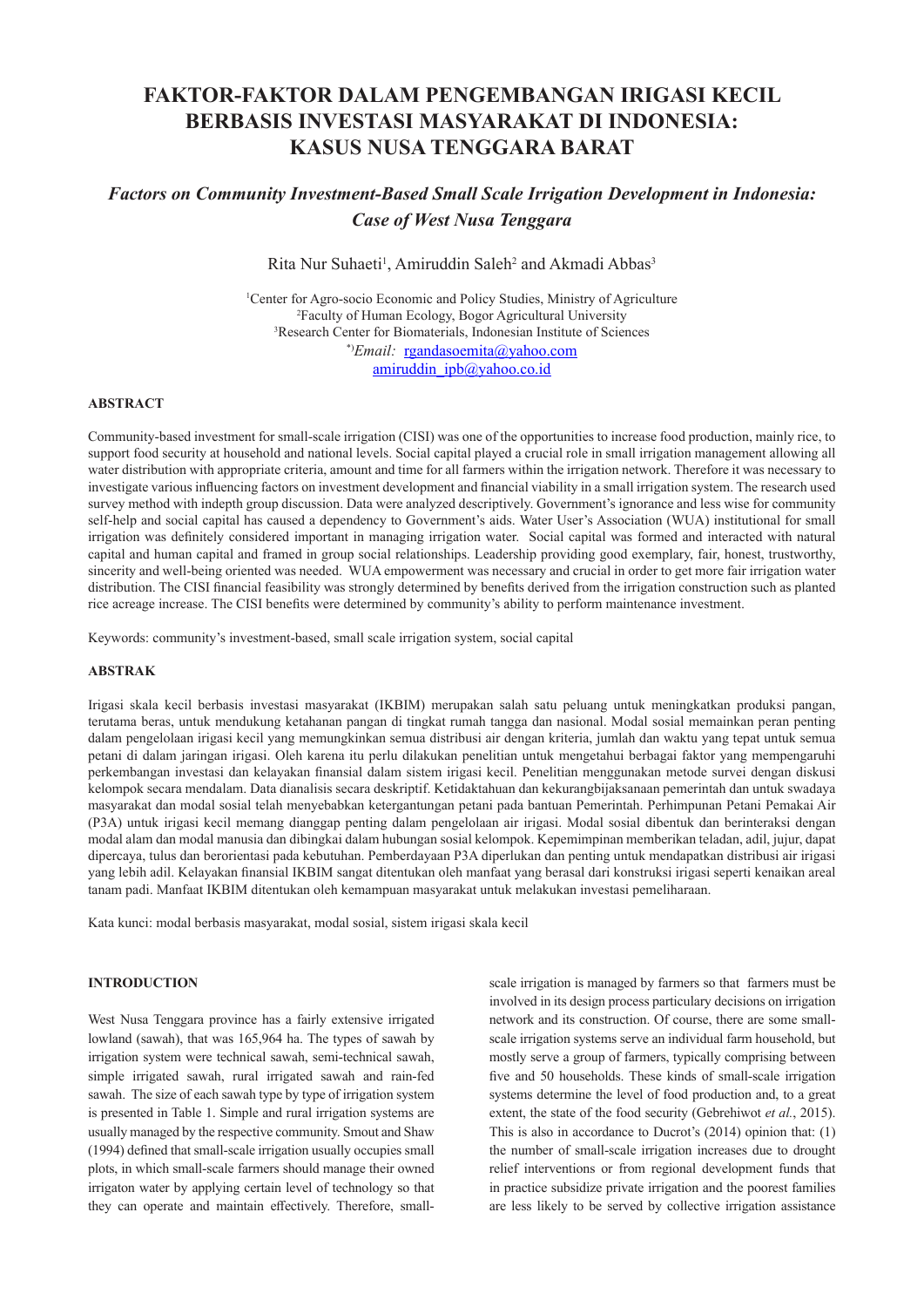while they do not have access to regional development funds due to the bias of the allocation mechanism. Bacha *et al*. (2011), Bagson and Kuuder (2013), Eneyew (2016), Bjornlund (2009) and Adeoti (2009) also share the same opinion of small scale contribution to overcome poverty and improve farmer's income. In the mean time, Iglesias and Garrote (2015), Frisvold and Bai (2016), and deFraiture and Giordano (2013) stated that small scale irrigation is also a coping strategy and adaptation on climate change, which intensifies the climate change risk.

As takes place in other regions of Indonesia, in Lombok, sawah land conversion into other purposes has continued to occur in areas with good irrigation and arable land, while others, newly irrigated lowland are majorly developed on sub-optimal areas. On the other hand, the development of irrigation network is so limited, even its irrigation water function has decreased. As a result of faster irrigation system damage rate than the rate of its rehabilitation, although Farming Level Irrigation System (Jitut) and Rural Irrigation System (Jides) Programs continues to be developed in various areas of rice development centers. This condition is one of the factors why the Ministry of Agriculture finds it difficult to maintain and improve food security and selfsufficiency program.

#### Table 1. Sawah Area by Irrigation System

| Sawah type by     | <b>District</b><br>(ha) | <b>West NT</b> | (ha)    |  |
|-------------------|-------------------------|----------------|---------|--|
| <b>Irrigation</b> | East<br>Lombok          | West<br>Lombok |         |  |
| Technical         | 2,561                   | 10,538         | 57,927  |  |
| Semi-technical    | 21,075                  | 554,000        | 46,904  |  |
| Simple            | 1,847                   | 399,000        | 8,773   |  |
| Rural             | 3,696                   | 1,537          | 16,043  |  |
| Rain fed          | 645,000                 | 3,726          | 36,317  |  |
| Total             | 29.824                  | 16,754         | 165,964 |  |

Source: Provincial Level Public Work Technical Service Office of NTT Province (2012)

Yihdego *et al.* (2015), claimed that usually farmers in poor areas have suffered from chronic poverty and severe food insecurity, in addition they have also been vulnerable to climatic changes and dependant on variable rainfall. This is mainly attributed to a low level of agricultural productivity. Such low productivity areas are characterized by persistent rural poverty, and increasing population pressure has often resulted in a vicious circle of poverty and environmental degradation.

Small irrigation investment can be regarded as one of the opportunities to increase food production (intensification and extension), agricultural diversification, as well as efforts to support food security at household and national levels. Small irrigation investment ability by private parties, farmer groups, or individual farmers needs to be encouraged and improved so as to play a role in supporting agricultural development areas.

Small irrigation system with water resources of river or ground water can overcome irrigation water shortage during drought. The low utilization of small irrigation with water source either from pumped irrigation or surface irrigation (rivers, lakes and springs) has a chance to be developed especially in rainfed agroecosystems.

In order to remain sustainable, small irrigation management requires an institutional manager that is a managerial board as well as members and various accompanying norms. In irrigation systems, social capital refers to something allowing all water distribution with appropriate criteria of appropriate in amount and time for all farmers in the irrigated system. Therefore it is necessary to investigate various influencing factors on investment development and financial viability in a small irrigation system.

Decreasing water resources capacity due to damage in the upstream watershed and plenty of damaged irrigation network conditions (broken line, shallow, leaky, permeable and embankment breaches) and also weak performance management of irrigation water leads to limited allocation of irrigation water to irrigated lowland. There are many cases found of irrigation water shortage on sawah land (pump, gravity or combination irrigation), especially in dry seasons. Water for agriculture often competes with water for other uses. Therefore, successful adaptation of water for agriculture often requires combined efforts from other sectors such as finance, rural development, trade, industry and environment.

The objective of the paper is to describe influencing factors on community investment-based small scale irrigation development in Indonesia, with the case of West Nusatenggara. According to Belay and Beyene (2013), managing a common pool resource (CPR) like the small scale irrigation system needs a degree of communication among users and it was very urgent in achieving cooperation in the CPR management. Such communication can be performed vertically and horizontally, vertically occurs between resource users and leaders whereas horizontally representing communication among members to induce trust and transparency.

#### **METHODOLOGY**

Survey with indepth group discussion was applied. Steps to collect data were as follows: visit and held discussion with Head Division of Infrastructure, WNT Provincial Level Agriculture and Horticulture Technical Service Office and Head Division and staff of Water Resource Management Section; WNT Public Work Provincial Level Technical Service Office. In addition, surveys were also conducted in West Lombok District and East Lombok District. In addition to farmers, some resource persons were also interviewed. The resource persons were The Head of Agriculture and Horticulture District Level Technical Service Office (East Lombok and West Lombok District). Villages samples were selected purposively, which had irrigation networks managed by respective community. The villages in West Lombok were: (1) Lembar Village, Lembar Sub-district; (2) Ombe Baru Village, Kediri Sub-district, and in East Lombok: (1) Sukaraja Village, Jerowaru Sub-district; (2) North Jenggik, Montong Gading Sub-district. The additional interviews with Farmer's Groups, WUA, community's key persons, village apparatus, extension workers and local government representatives were also conducted at the research sites.

<sup>17 |</sup> Suhaeti Rita Nur. *et. al*. Faktor-Faktor dalam Pengembangan Irigasi Kecil Berbasis Investasi Masyarakat di Indonesia: Kasus Nusa Tenggara Barat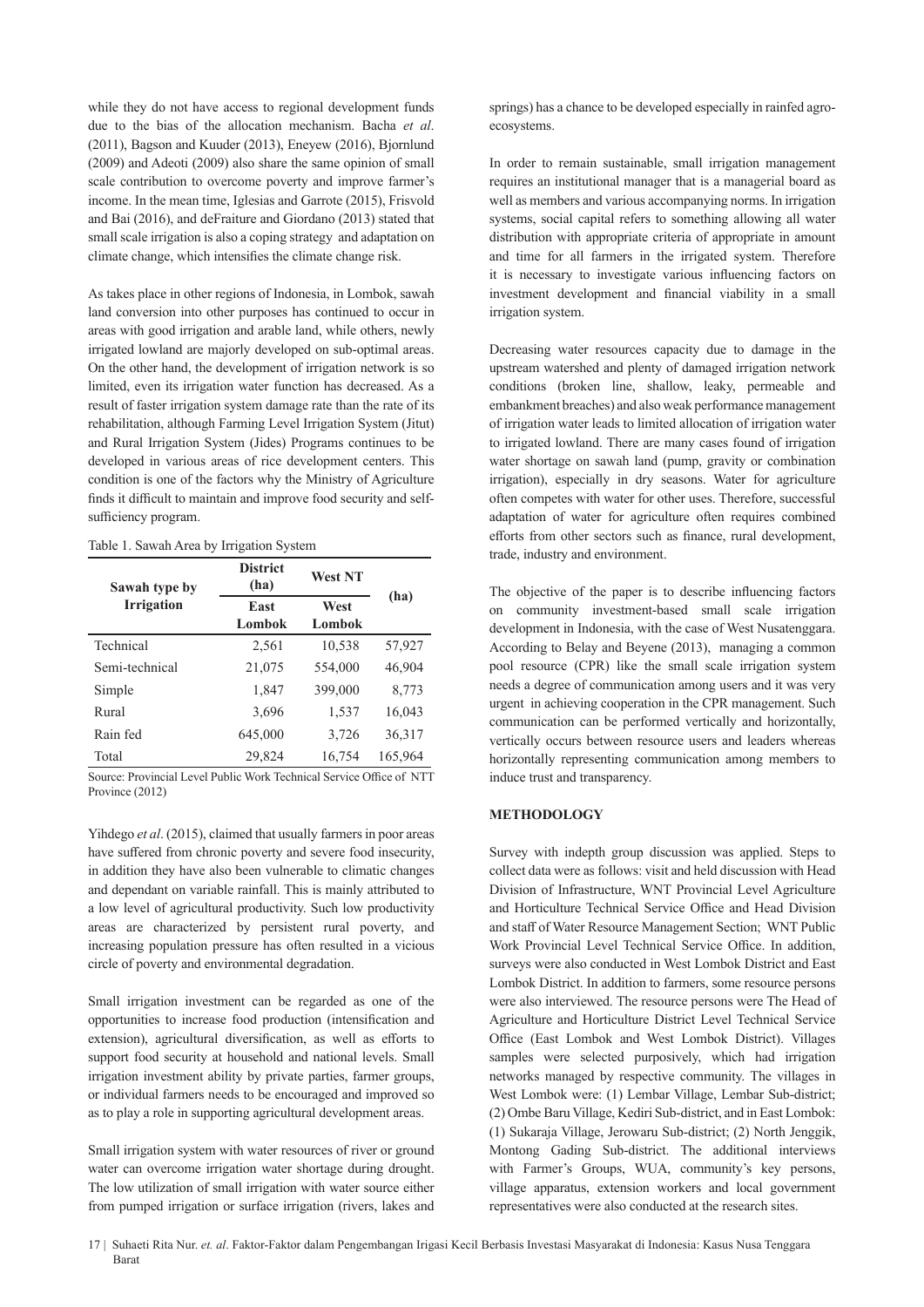#### **Sociological Analysis of Water User's Association:**

## **Social Structure, Network, Social Leadership and Gender Analysis**

Condition and Management of Irrigation Channel of Lembar Village, Lembar Sub-district, West Lombok District

In Lembar Village, Farmer's Group (FG) Maju Bersama that had 76 members with sawah land size about 75 ha, had constructed an irrigation channel. Cropping patterns before the construction was only plant rice once in rainy season (RS) with productivity 2.5 - 3 tons/ha. Once the program was implemented, the cropping pattern was rice – rice – rice with a productivity of 4.5-5 ton/ha. The FG Maju Bersama was one of the group members within the WUA Seneng Balen, all of which were made up of seven FGs including one woman FG. The WUA Seneng Balen was formed with the initiative of District Level Agency for Development Planning (Bappeda) in 1996. Overall, the WUA Balen Seneng comprised 420 farmers with a service area of 324.82 ha.

Most sites of WUA Balen Seneng were at upper and middle drainage area that were often flooded during the rainy seasons, but also with frequent experience water shortages during dry seasons. With the initiative of Mr. Sainah (in 2006 he was Field Level Technical Water Distributor = *pekasih*, and when the research was conducted, he had been the head of Lembar Village), Mr. Marta Efffendi (Chairman of WUA Balen Seneng and at a time FG Maju Bersama), H. Mustafa, and H. Nurhidayat. Mr. H. Nurhidayat has about 30 hectares of arable land, and he was also a land realtor principled, if he thought that land could be irrigated, then the price would increase. Therefore, he was the most active in making the irrigation channel, among others, by contributing the most laborers accounted for 10 workers/ ha of the arable land.

The initiators had successfully mobilized the community for mutual cooperation in constructing water channels of 1,450 meters length to accommodate the mentioned above excess water disposal. In the fiscal year 2007/2008 the channel is concreted/lining by West Lombok Agriculture Technical Service Office using Jitut/Jides Program budget. Of the funds was not acknowledged by the farmers due to a third party contracted directly by the Ministry of Agriculture. With the irrigation channel existence, then about 60 hectares of land could be irrigated. However, only about 25 ha of the land planted with rice productivity of 2-3 tons/ha.

Implementation of the second channel major construction of 1,750 m in length was conducted independently by the community at the end of 2012. This channel could irrigate an area of 75 ha, cultivated by 76 farmers. Farmers could have had two planting season with a productivity of 4.5-5 ton/ha. Budget contribution of the Irrigation Division, Ministry of Public Works was IDR 9 millions, but it had resulted in irrigation channel construction value of IDR 40 millions. The rest of the budget was a non-governmental materials in the form of stone, sand and labor. Labor costs of about 10 persons/ ha/week with working hours of 06:00 AM to 12:00 PM. The channel was completed

within 10 weeks, so the labor costs was approximately 75 x  $10 \times$  IDR  $20,000,$  = IDR 15,000,000,- plus consumption cost (potluck), everyone their own brings food and drink.

Social capital among FG, WUA and all community members let them obey what their leaders told them. The strong leadership allowed consciousness to take a part in such cooperative program, with the coordination of village leader and sub-district officials, as well as irrigation Chief WUA. The Chief of WUA, Marta Effendi who was still relatively young (36 years) with educational attainment of Junior High School, then made some contacts with related agencies (Bappeda, Public Works and Agriculture District Level Technical Service Offices). The belief in the individual, inter-member WUA strong enough, also confidence in the leadership. To be a leader WUA required a variety of criteria, among others: (1) hard worker; (2) honest; ( 3) healthy (young); and (4) he was also a farmer (knew exactly what really farmer's wants and needs).

Most land in Lembar Village was absentee land (75%), so that the farmers only existed as tenants. However, because regulations (*awig awig* = WUA's statutes and by laws) was run strictly and fair so that the program went well without any significant conflict. *Awig awig* was agreed to be always enforced, no one has ever violated. It was certainly not out of the spirit of the leadership of WUA, which was able to move the farmers as well as have extensive connections with outside parties.

Women do not directly take a part in the irrigation management. However, they do participate in hamlet or and village level activity such as collecting materials for irrigation channel construction, cleaning the irrigation channel, providing food for all labors taking a part in the activities. Women also participate in rice farming, mostly in planting and harvesting activity. Women also could get access and control of benefit of the irrigation channel construction , i.e. income from rice farming. Women also take control on food and non-food needs at household level. This finding is relevant to research results of Gebregziabher and Namara (2007), that farming income is more important to irrigating households than to non-irrigating households, while off-farm income is negatively related with access to irrigation.

## **Condition and Management of Water Reservoir at Ombe Baru Village, Kediri Sub-district, West Lombok District**

In the management of irrigation water in the village of Ombe Baru carried out by WUA "Beriuk Pade Pacu" helped by *pekasih*. The WUA was officially established on December 3, 2007, although the group activities had been started since 1986. Total WUA's members was 306 persons and area size of 130 ha. The WUA basic formation is the familiarity, compatibility and common interest in utilizing water resources for the need to farm. The purpose of its formation, among others: (1) growing awareness of farmers to play an active role in the equitable distribution of water and equally among all members; (2) strengthening of water management through the WUA organization on the basis of the needs and common interests on the farm level; (3) improving the economic value of irrigation water and directly increase the income of farmer water users;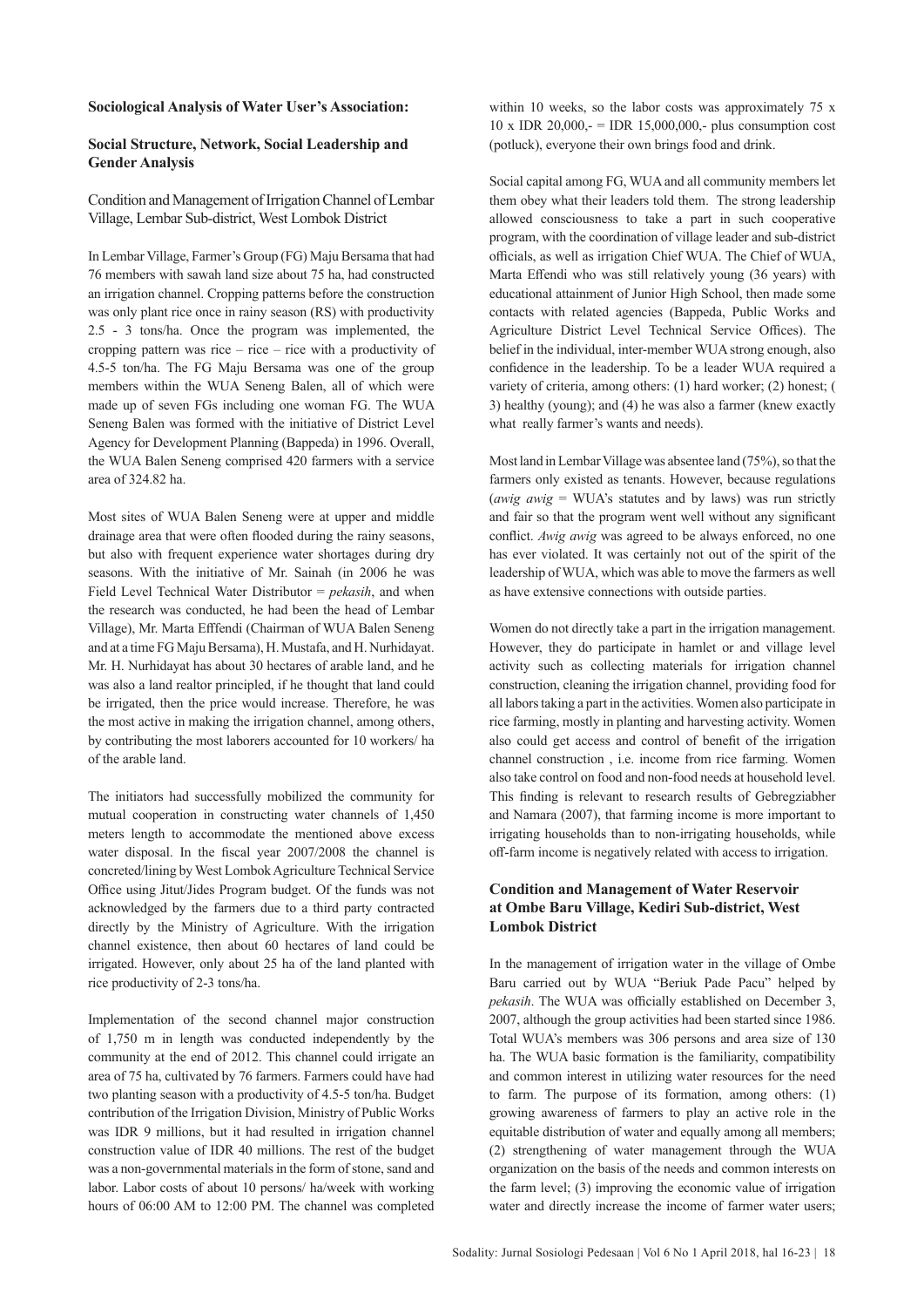and (4) implement and improve the activities of maintenance, care, tertiary network security is at the farm level.

Water reservoir owned by WUA Beriuk Pade Pacu is 450 m<sup>2</sup> and the water never dried because water source such was a spring. Although initially there were approximately 15 percent of the members did not agree to use the water from the reservoir, however, initiators Mr. Nasri (Chairman WUA Beriuk Pade Pacu) and Mr. Rusni (Secretary WUA Beriuk Pade Pacu) finally made the agree to utilize the water reservoir. In 2006, approximately 75 members of WUA Beriuk Pade Pacu worked in a mutual cooperative manner. A total of 20-25 persons/day (half day) work continuously create reservoir for three months. Consumption for the working persons only a modest meal, or about IDR 50,000/day (US \$ 3.5).

Funds for the dam wall brickwork depth of 2-3 was also obtained from the government amounted to IDR 50 million. The reservoir was located lower than the surface of the rice fields, so that the water should be pulled up using pumps. The WUA Beriuk Pade Pacu has five unit pumps that had been often used to draw the water during DS II. In addition, many members of WUA Beriuk Pade Pacu have dug shallow wells personally, either permanent or semi-permanent, in order to overcome the shortage of water, especially during the dry season.

In addition to irrigate farmland, the water reservoir were also used to rear some kind of fish such as pomfret, and tilapia. There were some caretakers of the reservoir namely Chairman: Mr. Syamsul; Secretary: Mr. Jilani and Treasurer: Mr Suhaemi. The fish yield value (four months) around IDR tree millions, and given IDR 500-600 thousand for reservoir maintenance cost, while the rest was left for the mosque development funds. It is in line to Kulshreshtha *et al*. (2016) opinion that a multi-use water storage reservoirs in addition to support agriculture, it also could serve societal benefits by providing recreation, hydropower generation, and water supply for habitat development, communities and industries.

In 2008, leaders and members of WUA Beriuk Pade Pacu also move the irrigation channels along the 400-m independently. The work was carried out for one month and 15-20 persons worked every day. The fund was independently spontaneously given by members during the work up to the completion. Likewise, the manufacture of the meeting hall, located on the edge of rice fields. If the calculated value, WUA meeting hall Beriuk Pade Pacu worth approximately IDR 20 million. In 2012 to repair the two building dividers. The first one is done by 10-15 persons for four days and the second was done by seven persons for two days. Materials used include 17 bags of cement (purchased), while sand and stone were taken from the river. Right Pengga network maintenance IN and IN Gebong (covering two sub-districts, the district of Kediri and Gerung Sub-districts) set out three times in one year, respectively before the planting season RS, Dry Season (DS) I and DS II.

#### **East Lombok Regency**

#### **Water Reservoir Condition and Management in Sukaraja village, Jerowaru Sub-district, East**

#### **Lombok District**

Reservoir governmental organizations located in the hamlet Montong Sari, Sukaraja Village, Jerowaru Sub-district. The group that managed the reservoir was Dasan Baru II Group, which wase reorganized or formed again in 2008. Total members of the group was 54 persons of peasant families, whose members still have kinship ties. The existence of tree ha reservoirs in the village actually has been since 1945. It was built by their ancestors (at the beginning of time owned by four households). In addition to the large reservoir many smaller reservoirs were privately owned nearby. Almost every farmer landowners have small reservoirs covering approximately 30 percent of the land to hold water that could be used for irrigation or domestic purposes. Water requirements for crops, livestock and household makes the reservoir as the best alternative for water conservation in the region. Prior to the reservoirs construction, they often experienced dry land conditions, and wells also dry and hard to find water because it had to go up to the hill where there are springs. Testament given their ancestors who named Papu Rare is: "Reservoir the area of tree hectares only be used for agriculture, should not be divided as a legacy. Reservoirs to irrigate more than seven hectares of rice fields up to two times transplanting rice."

Operational use of reservoirs made by mutual cooperation by farmer groups, such as dredge soil because of silting reservoirs conducted once every two years. Mutual aid groups must be done every two months as repair the dike around the reservoir. The mutual cooperation stir together usually with spontaneity, for example, there were other start was moved to participate. In urgent situations usually done with deliberation to. Farmer group meetings conducted regularly four times/ planting season. Reservoir water availability during dry season depends mainly on transfers of water from the reservoir Jurang Sati under the authority of the irrigation division. It needed IDR 500,000 to IDR 1,000,000 to ask *pekasih* to distribute water to the reservoir by gravity. The *pekasih* would be rewarded in kind rice of 50 kg/ ha/year if the harvest was successful.

## **The History of Condition and Dams in North Jenggik Village, Montong Gading Sub-district, East Lombok District**

In the Village of North Jenggik, Montong Gading Sub-district team conducted a survey in locations that utilize the Jago reservoir. The reservoir was a non-governmental and government assistance that is located in the village of North Jenggik, District Montong Gading, East Lombok. Water capacity (gross volume) of Jago Reservoir was  $62,000$  m<sup>3</sup>, while the effective volume of 56,000 m<sup>3</sup> . The reservoir watered for 400 ha covered of North and Central Jenggik Villages. Farmer groups directly involved in the construction of dam was Sukamaju FG, which consisted of 162 persons, who live in two hamlets. Other FGs as beneficiaries were: 1). Tunas Ride, 2). Karang Garu, 3). Cerek, 4). Lagin Maju I and V). Lagin Maju II. Average land ownership of farmers ranged from 0.12 to 2.0 ha.

Reservoir development could not be separated from the larger role of religion/community leaders (Tuan Guru), namely: (1)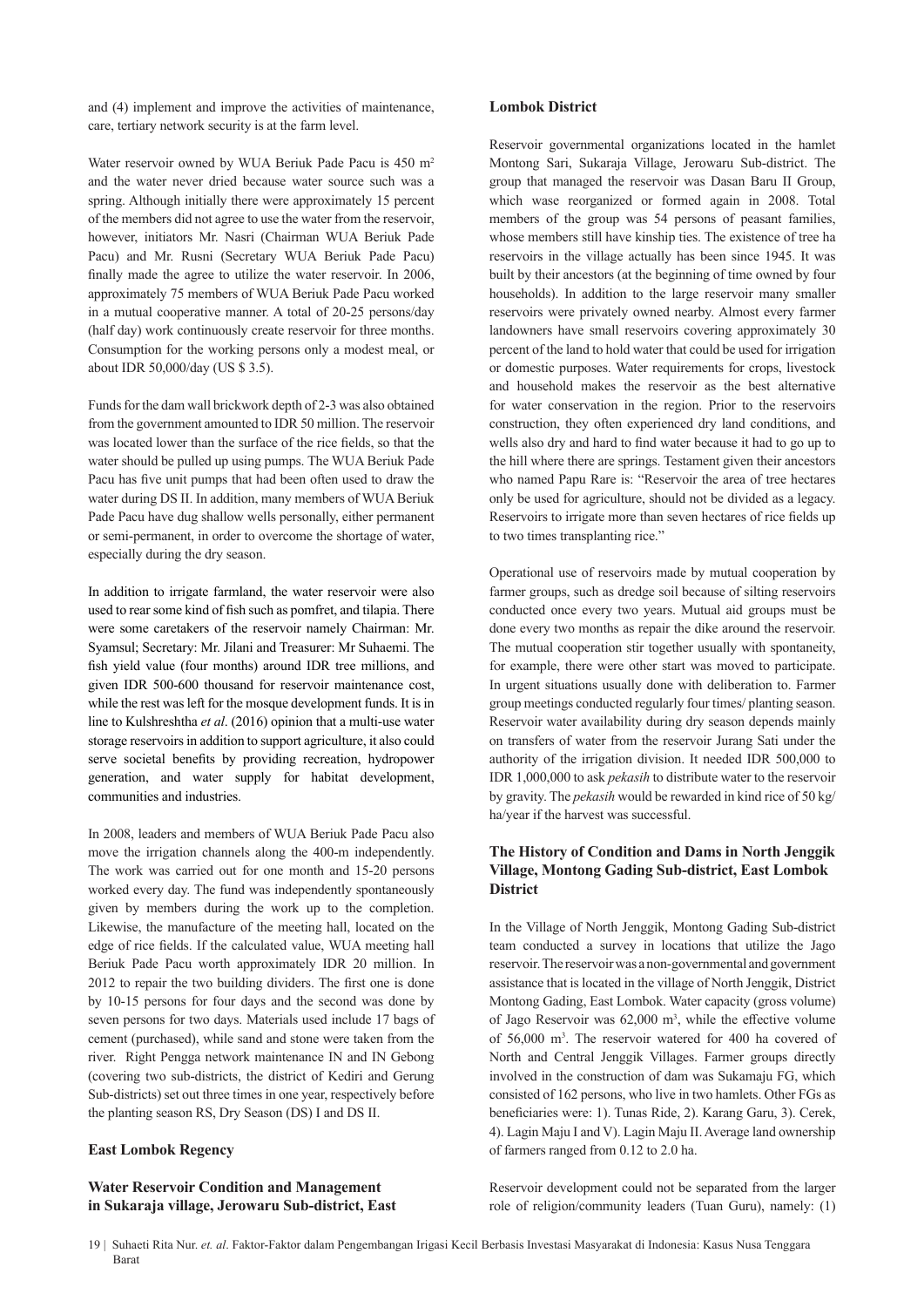|  | Table 2. Cropping Pattern*) and Farming Analysis/ha in West Lombok District, 2013 |  |  |  |  |
|--|-----------------------------------------------------------------------------------|--|--|--|--|
|--|-----------------------------------------------------------------------------------|--|--|--|--|

|                    | <b>Cropping Season Lembar Village,</b><br><b>Lembar Sub-district</b> |                               |          |                   | Cropping Season Ombe Baru Village,<br>Kediri Sub-district |                                          |        |                   |  |
|--------------------|----------------------------------------------------------------------|-------------------------------|----------|-------------------|-----------------------------------------------------------|------------------------------------------|--------|-------------------|--|
| <b>Description</b> | Rainy<br><b>Season</b><br>(RS)                                       | <b>Dry Season</b><br>$(DS)$ 1 |          | Dry Season (DS) 2 | Rainy<br><b>Season</b><br>(RS)                            | Dry<br><b>Season</b><br>$(DS)$ 1         |        | Dry Season (DS) 2 |  |
| Cropping pattern   | Rice                                                                 | Rice                          | Rice     | Tobacco           | Rice                                                      | Rice                                     | Corn   | Tomato            |  |
| Variety            | Ciliwung                                                             | Ciliwung                      | Perkutut | Virginia          | Ciliwung,<br>Pelita,<br><b>IR64</b>                       | Ciliwung,<br>Pelita,<br>IR <sub>64</sub> | Hybrid | Apple             |  |
| Production cost    | 6.732                                                                | 6.646                         | 5,200    | 8,183             | 8,258                                                     | 4,600                                    | 6,732  | 6,646             |  |
| Yield (ton/ha)     | 5                                                                    | $\overline{4}$                | $***)$   | 7.5               | 6.5                                                       | 9                                        | 5      | $\overline{4}$    |  |
| Value $(IDR 000)$  | 15,500                                                               | 14,000                        | 14,000   | 23,250            | 22,750                                                    | 18,000                                   | 15,500 | 14,000            |  |
| Profit             | 8,768                                                                | 7,354                         | 8,800    | 15,067            | 14,492                                                    | 13,400                                   | 8,768  | 7,354             |  |
| <b>B/C</b> Ratio   | 1.30                                                                 | 1.11                          | 1.69     | 1.84              | 1.75                                                      | 2.91                                     | 1.30   | 1.11              |  |

Notes:

\*)Prior to irrigation channel construction, farmers only once time cultivated rice at rainy season, with productivity 2-3 ton/ha.

\*\*)Most corn yield was sold young, as vegetable or to be grilled; production cost about IDR 5 millions/ha, so that the profit was about IDR 9 millions/ ha,  $RCR = 1,80$ 

Mr. H. Abdul Karim Syukur, (2) Mr. Ha Fadly, (3) village officials. Jenggik communities lived in rural strong Islamic tradition. The behavior of its citizens still abiding by the norms and local customs. They are very respectful leaders, especially religious leaders.

Starting from the need of water for agriculture as considered by society more difficult. Although there were some reservoirs but not adequate to irrigate rice and other plants. The FGs then consulted to religious leaders to build the dam from the existing springs of the village. The ditches were once deep enough and the water used for irrigation only debits less. Then they sought an effort to increase the flow of water, which was chaired by H. Wirama as chairman of the Investment Commission of North Jenggik Village. Based on the results of consultation with the community and the village government as well as leaders of Islamic local boarding school (*pesantren*), it was decided to build a dam that the funds come from the public plus stimulant fund the government through Farmers Income Improvement Program Through Innovation Program (P4MI) amounted to IDR 186.3 millions.

In 2007 the village received funds from PNPM program of IDR 250 million for the construction of irrigation channels of the dam as far as 1.2 km, with the participation of the community in which ended in construction value of about IDR 500 mills. Up to the time of the survey, the community members still expect to get help again from the government to repair the damaged channels. In other part of the world such as Nepal, as stated by Lam (1996), that technological investments might aggravate the asymmetries of interests and endowments among users, which often lessens their incentives to contribute to the construction maintenance. In addition, users in agency-managed systems are usually given few incentives to engage in irrigation management. Their collective inaction often leads to low levels of performance. This opinion was supported by Norman *et al.* (2000) in West Africa, farmers exhibit less incentive to organize efficient and orderly rotation among parcels where access to water is less limited. Several organizational and design factors

influence the degree to which farmers are both willing and able to organize functional water distribution among themselves. It seems that it was on the contrary to Ahmed and Habib (2015) opnion that farmers in Bangladesh, who managed successfully their owned irrigation system, although a small-scale one, usually get more access to political and social resources. The reservoir initial investment was IDR 235 million (from P4MI), coupled with a land area of 0.5 hectares of perpetual charity, equivalent to IDR 200 million. Dam construction was done by mutual cooperation for three months, with the deployment of an average workforce of 400 persons. For the maintenance of reservoirs, collected 50 kg rice/planting season, while the results in the form of fish reservoirs were sold equivalent to IDR 10 million/year, which contributed to orphans.

#### **Cropping Pattern and Farming Analysis**

Common cropping patterns in West Lombok District was rice rice - secondary food crops (green beans, tobacco or soybeans). Almost all farmers could grow two times rice/year. In the second season rice crops often fail to harvest due to pest (rat) attacks. Green beans are predominantly planted in the third season. In the third season, the community members were requested to save water usage. If rain water was enough and came early, farmers could plant rice three times along the year. The service size of the water reservoir was 40 ha. Cropping pattern and farming analysis/ha in West Lombok District was presented in Table 2.

In East Lombok District, two examples of planting villages agreed and implemented resulted in more cultivation patterns of four harvests than those in West Lombok that could only be three times. The value of B/C ratio in the second village sample reached the value above two except in the dry season 1 (DS1) in the sample village 1, while the B/C value less than two in sample 2 village occurred at (DS3), as presented in Table 3.

From the above circumstances it could be seen that the management of water reservoirs and dams in East Lombok Regency was more promising in the development of agricultural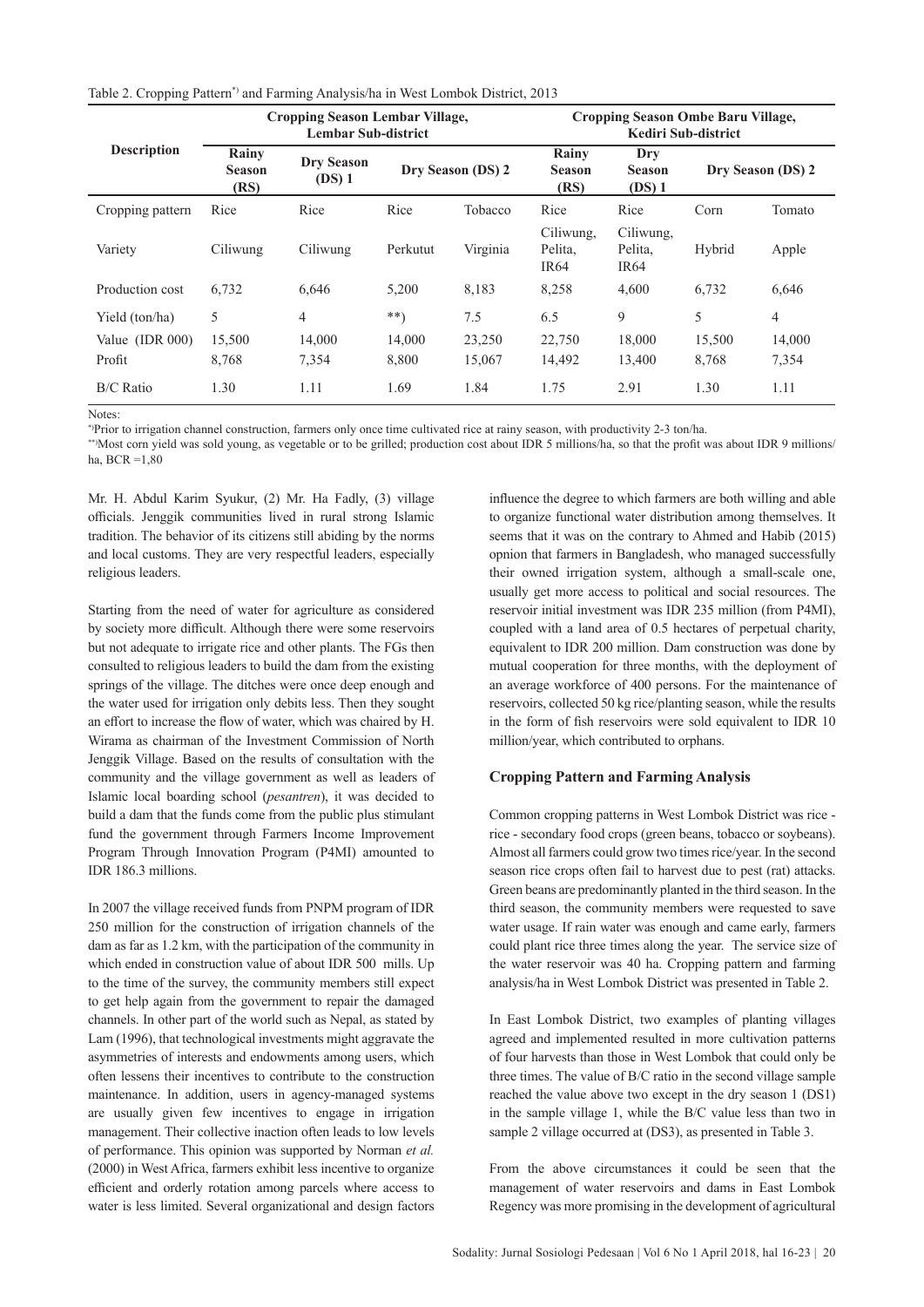| Table 3. Cropping Pattern and Farming Analysis/ha in East Lombok District, 2013 |  |  |  |  |  |  |  |  |  |  |  |
|---------------------------------------------------------------------------------|--|--|--|--|--|--|--|--|--|--|--|
|---------------------------------------------------------------------------------|--|--|--|--|--|--|--|--|--|--|--|

|                    | Cropping Season, Sukaraja Village,<br>Jerowaru Sub-district |                             |                   |          | Cropping Season, Jenggik Utara Village,<br><b>Montong Gading Sub-district</b> |                                         |        |                   |
|--------------------|-------------------------------------------------------------|-----------------------------|-------------------|----------|-------------------------------------------------------------------------------|-----------------------------------------|--------|-------------------|
| <b>Description</b> | <b>Rainy Season</b><br>(RS)                                 | <b>Dry Season</b><br>(DS) 1 | Dry Season (DS) 2 |          | <b>Rainy Season</b><br>(RS)                                                   | <b>Dry Season</b><br>$(DS)$ 1           |        | Dry Season (DS) 2 |
| Cropping pattern   | Rice                                                        | Rice                        | Rice              | Tobacco  | Rice                                                                          | Rice                                    | Corn   | Tomato            |
| Variety            | Ciliwung                                                    | Ciliwung                    | Perkutut          | Virginia | Ciliwung,<br>Pelita,<br>IR <sub>64</sub>                                      | Ciliwung<br>Pelita,<br>IR <sub>64</sub> | Hybrid | Apel              |
| Production cost    | 6,750                                                       | 6,350                       | 1,200             | 25,000   | 5,525                                                                         | 5,475                                   | 4,600  | 7,415             |
| Yield (ton/ha)     | 6.0                                                         | 4.0                         | 0.8               | 2.5      | 7.0                                                                           | 5.0                                     | 4.0    | 14.6              |
| Value<br>(IDR 000) | 21,000                                                      | 14,000                      | 4,000             | 75,000   | 24,500                                                                        | 17,500                                  | 10,000 | 24,000            |
| Profit             | 14,250                                                      | 7,650                       | 2,800             | 50,000   | 18,975                                                                        | 12,025                                  | 5,400  | 16,585            |
| <b>B/C</b> Ratio   | 2.1                                                         | 1.2                         | 2.3               | 2.0      | 3.43                                                                          | 2.20                                    | 1.17   | 2.23              |

business which is not limited to two commodities but could be three commodities grown. While in West Lombok regency which manage small irrigation on irrigation channel and water reservoir only can harvest two commodities that is rice and tobacco.

The all above evidences were in accordance to Asayehegn (2012) that small irrigation can improve farmers income level due to diversification and intensification of farming, expanding employment opportunities in farming, outside farming, feed sources, health improvement due to improved diet and access to health services, prevention of soil and environmental damage And the ownership of productive assets. Similarly, Mengistie and Kidane (2016) stated that the existence of small irrigation can increase farmers' income through diversification of crops producing agricultural production, increasing household income by almost 4.5 times, employment opportunities, participation in decision making at the community level.

As took place in West Lombok, women in East Lombok also do not directly take a part in the irrigation management. However, they also participate in hamlet or and village level activity such as collecting materials for water reservoir construction, cleaning the irrigation channel, providing food for whom taking a part in the activities.

#### **Social Capital**

According to Pretty (2003), social capital captures the idea that social bonds and norms are critical for sustainability. If social capital level is high in formalized groups, people have the confidence to invest in collective activities, knowing that others will do so too. Further more Pretty (2003) stated that social capital the effects of social cohession on regional incomes, civil society, and life expectancy. As social capital lowers the transaction costs of working together, it facilitates cooperation. As took place in West Lombok, a strong social capital in the community was also took place in East Lombok. When religion leaders called on the community members to help build dams through religious studies, mosques and community meetings, they welcome and move on immediately. The religion leaders were believed to make the CISI implementation went well with their kinship. In addition, persons utilizing reservoir always actively participate in the activities/social networks in the village, such as mutual aid, donations and others. Conditions still traditional society, yet many touches of government aid programs. Norms and sanctions were not explicitly exist and implemented, more to the unwritten rules and sanctions are not decisive. Galindo *et al*. (2016) also stated that people, who managed a common pooled resource such as water reservoir, should have technical knowledge on the reservoir as well as the social arrangements that allow the maintenance of the hydraulic infrastructure.

The religion leader, Tuan Guru Haii M. Fadli Fadil Tohir, the most respected figure in Central Lombok, immediately intervened and brought hundreds of his students who were assigned to volunteer. Every day about 600 persons worked together to build the dam, including women and children hauling sand, rocks and soil. The dam development took three months to finish with a value of IDR 708.5 million, - Organization of society, including the cost of land acquisition for the roads of 0.1 ha, while land to the dam area of 0.5 ha is the endowment of H. Fadli. This finding was propped by research results of Uphoff and Wijayaratna (2001); Baker (1998); Ostrom (2000); He and Luo (2006), and Wang *et al*. (2013).

The current conditions it appears easier to mobilize the community to work together to build mutual cooperation, but is now in line with the socio-economic development of society, the conditions were little changed. This is felt by leaders and FGs, which was rather difficult to sincerely invite the community in social activities that require the sacrifice of time, effort and treasures. Community social capital assessed has decreased because there are examples of dishonesty on the part of the persons and community leaders, and they were spoiled by various government programs with the wrong approach as direct cash transfer (BLT), labor intensive, Raskin (rice for the poor), Jitut, Jides etc. Those activities affected the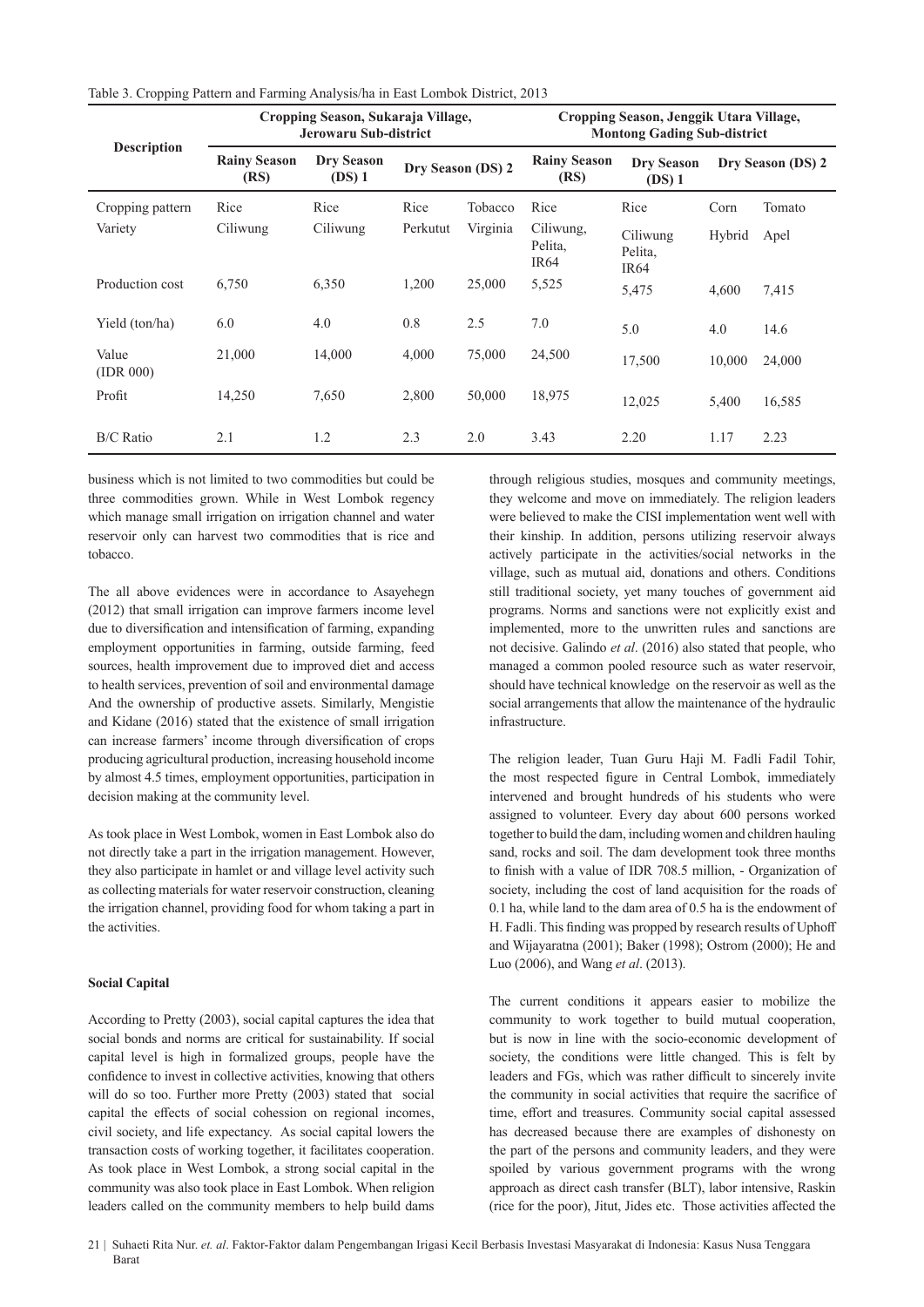independence of the community who wanted continued support from the government.

#### **Policy Implication**

Given the state of Government's ignorance and less wisdom for community self-help and social capital has caused a dependency to Government's aids. This occurred because of less wise government policy in providing subsidy to community groups. The WUA Institutional for small irrigation was definitely important in managing irrigation water and in turn would contribute to food self-sufficiency bot in the household level and at national level. Then the necessary policy is that any program or giving stimulant fund should pass an investigation whether the beneficiaries or receiver candidates (FG, woman FG, WUA) would really take the benefit. It is better to apply gender analysis, so that all beneficiaries would get the benefit.

With social capital is formed and interacted with the natural capital and human capital and framed in group social relationships. A strong leadership providing good exemplary, fair, honest, trustworthy, sincerity and well-being oriented was badly needed. Strong internal relationships but separated from good norms and social values can threaten the group's social capital. Therefore, there were some policies need to be applied and developed by the government, especially the provincial and district level government, all activities should involve informal leaders such as religion leaders, culture leader etc.

## **CLOSING**

Social capital is very decisive in the management and maintenance of small scale irrigation. The role of personal initiators and managers is crucial in the distribution and delivery of irrigation water and the application of rules and sanctions. From the sample villages, North Jenggik Village has a high profit compared to three other villages in applying the agreed cropping pattern. Getting the results of planting practices helped farmers a lot in improving their income thus contribute to improving food security in four sample villages.

To keep the existence of the common pool resources like dams and water reservoirs needs to be distributed evenly with the appropriate water delivery scheduling pattern and in accordance with the amount of water it needs. This needs an effective communication among the involved parties. Conflict prevention can be done with intense communication and fair service. For marketing can be done by group so that it can save the cost of transportation and other cost besides also can leave the bargaining value of sold commodities. In addition to social capital, if the model of succesful CPR management would be replicated in other areas, the following factors such as access to developed irrigation water resources, efficient marketing facilities, efficient technical and institutional support services, a relevant cultural background, and good security for the kit were important in the adoption process as offered by Kulecho and Weatherhead (2006), Frisvold and Deva (2012), and Amankwah and Ocloo (2012), Yihdego *et al.* (2015) stated that increasing adoption of more efficient water usage had something to do with feasible technological improvements and considerable financial

improvements or subsidies.

#### **Acknowledgement**

The former version of the article had been presented during Concurrent Session 4 on 15 June 2017 at the Philippine International Conference Center, Metro Manila. The authors thanks to Center for Agro-socio Economic and Policy Studies, Ministry of Agriculture, Faculty of Human Ecology, Bogor Agricultural University and, Research Center for Biomaterials, Indonesian Institute of Sciences for supporting this study. Thanks also to the Local Government and its community of West and East Lombok Regency, West Nusatenggara Province

#### **REFFERENCES**

- Adeoti, A.I. 2009. Factors influencing irrigation technology adoption and its impact on household poverty in Ghana. *Journal of Agriculture and Rural Development in the Tropics and Subtropics*. 109(1), pp.51-63.
- Ahmed, Z., and Habib, A. 2015. The livelihoods approach and innovation of small-scale irrigation in Noakhali Char in Banglasdesh. *The Journal of Social Studies*. (147), Jul-Sept, pp. 19-30.
- Amankwah, E., and Ocloo, T.O. 2012. Contribution of smallscale irrigated agriculture to food security in the upper west region of Ghana. *Journal of Developments in Sustainable Agriculture*. (7), pp.115**-**121.
- Asayehegn, K. 2012. Irrigation versus rain-fed agriculture: Driving for households' income disparity, a study from Central Tigray, Ethiopia. *Agricultural Science Research Journal*. 2(1), pp. 20 -29.
- Bacha, D., Namara, R., Bogale, A,. and Tesfaye, A. 2011. Impact of small-scale irrigation on household poverty: Empirical evidence from the Ambo District in Ethiopia. *J. Irrig. and Drain.* (60), pp. 1-10.
- Bagson, E., and Kuuder, C.J.W. 2013. Assessment of a smallscale irrigation scheme on household food security and leisure in Kokoligu, Ghana. *Research on Humanities and Social Sciences*. 3(1), pp. 21-30.
- Baker, J.M. 1998. The effect of community structure on social forestry outcomes: Insights from Chota Nagpur, India. *Mountain Research and Development*. 18(1), pp.51-62.
- Belay, S., and Beyene, F. 2013. Small-scale irrigation and household income linkage: Evidence from Deder District, Ethiopia, *African Journal of Agricultural Research*. 4(4), pp. 217-228.
- Bjornlun, H. 2009. Is water and land redistribution a driver of economic growth and poverty reduction? Lessons from Zimbabwe. *Journal Water Internatio-nal.* 34(2), pp. 217-229.
	- \_\_\_\_\_\_\_\_\_\_, Nicol, L., and Klein, K.K. 2009. The adoption of improved irrigation technology and management practices: A study of two irrigation districts in Alberta, Canada. *Agricultural Water Management*. (96), pp. 121- 131.
- deFraiture, C., and Giordano, M. 2013. Small private irrigation: A thriving but overlooked sector. agricultural water